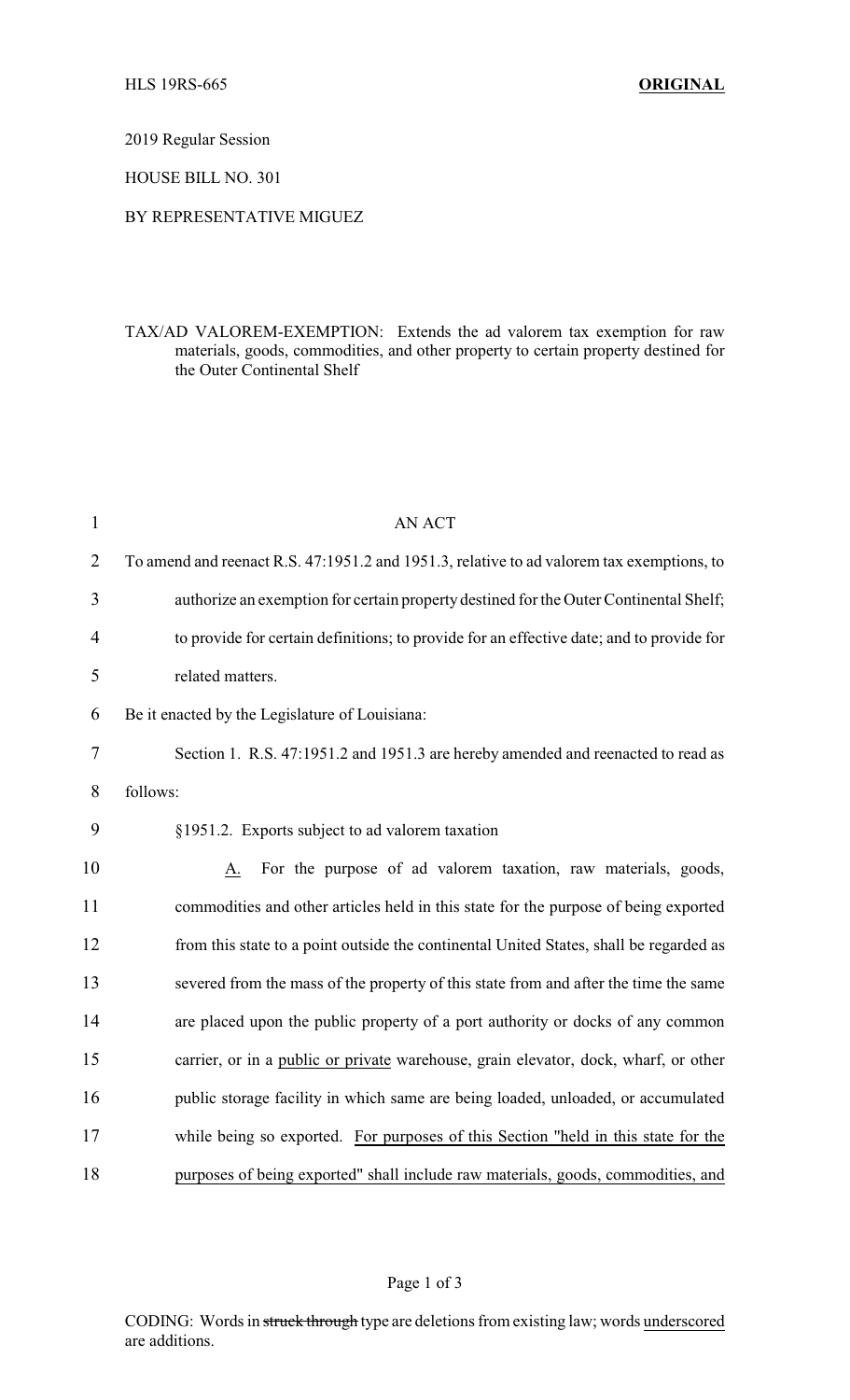| $\mathbf{1}$   | other articles stored in Louisiana for maintenance or until ready for use with a        |
|----------------|-----------------------------------------------------------------------------------------|
| $\overline{2}$ | destination to the Outer Continental Shelf.                                             |
| 3              | B. All such property whether entitled to exemption or not shall be reported             |
| $\overline{4}$ | to the proper taxing authority on the forms required by law.                            |
| 5              | §1951.3. Property stored in transit while moving in interstate commerce                 |
| 6              | For the purpose of ad valorem taxation, raw materials, goods,<br>A.                     |
| 7              | commodities and personal property stored in transit in the state while moving in        |
| 8              | interstate commerce shall not be treated as incorporated into the mass of the property  |
| 9              | in this state during the time that such raw materials, goods, commodities or personal   |
| 10             | property, received from outside the state, are held by any owner in public or private   |
| 11             | storage to be shipped to a point outside the state of Louisiana, whether specified      |
| 12             | when transportation begins or afterward. For purposes of this Section "stored in        |
| 13             | transit in the state" shall include raw materials, goods, commodities and personal      |
| 14             | property stored in Louisiana for maintenance or until ready for use with a destination  |
| 15             | to the Outer Continental Shelf.                                                         |
| 16             | B. All such property whether entitled to exemption or not shall be reported             |
| 17             | to the proper taxing authority on the forms required by law.                            |
| 18             | Section 2. This Act shall take effect and become operative if and when the proposed     |
| 19             | amendment of Article VII of the Constitution of Louisiana contained in the Act which    |
| 20             | originated as House Bill No. of this 2019 Regular Session of the Legislature is adopted |
| 21             | at a statewide election and becomes effective.                                          |
|                |                                                                                         |

## DIGEST

The digest printed below was prepared by House Legislative Services. It constitutes no part of the legislative instrument. The keyword, one-liner, abstract, and digest do not constitute part of the law or proof or indicia of legislative intent. [R.S. 1:13(B) and 24:177(E)]

HB 301 Original 2019 Regular Session Miguez

**Abstract:** Extends the ad valorem tax exemption on raw materials, goods, commodities, personal property, and other articles stored in La. to those items stored in public *and private* warehouses, for maintenance or until ready for use with a destination to the Outer Continental Shelf.

Present law and present constitution provides for the exemption of ad valorem taxation on raw materials, goods, commodities, and other activities held in La. for the purpose of being